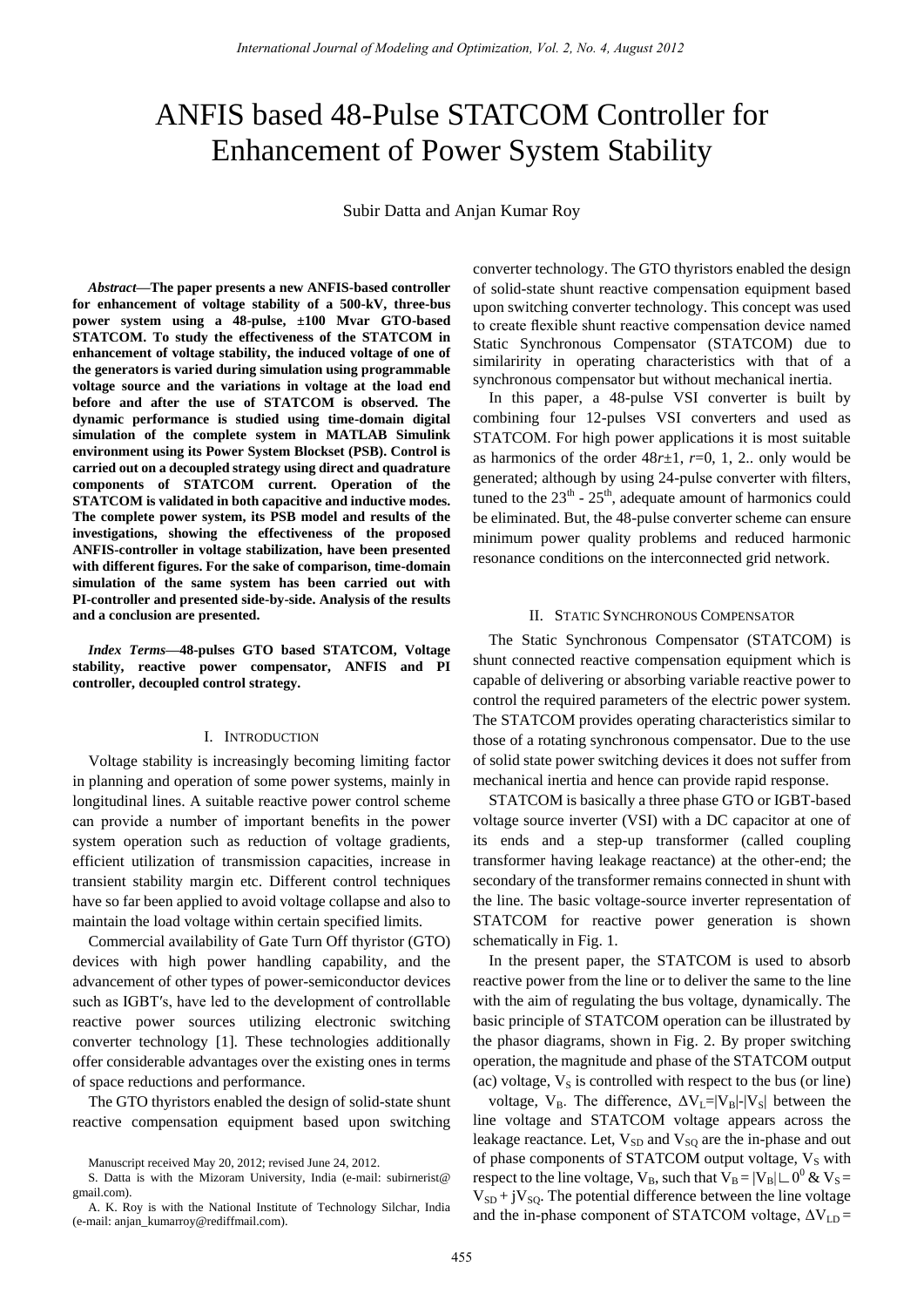$|V_{B}|$ - $|V_{SD}|$  appears across the leakage inductance between line and STATCOM and causes flow of reactive current,  $I_{Q}=-j\Delta V_{LD}/X_{L}$  from the line to the STATCOM and hence flow of reactive power,  $Q_{BS} = V_B I_Q^* = j V_B (\Delta V_{LD} / X_L) =$  $j|V_B||V_B|-|V_{SD}|/X_L$  from the line to the STATCOM.



Fig. 2. STATCOM Operation (a) Inductive operation (b) Capacitive operation

When  $|V_{SD}| < |V_B|$ ,  $Q_{BS}$  is positive and the STATCOM absorbs inductive power,  $Q_{BS}$  from the bus and acts like an inductor. On the other hand, when  $|V_{SD}| > |V_B|$ ,  $Q_{BS}$  is negative and the STATCOM delivers inductive power,  $Q_{BS}$  to the bus and acts like a capacitor. When  $|V_{SD}|=|V_B|$  reactive power exchange is zero. Thus, by controlling the magnitude of the in-phase component, V<sub>SD</sub> of STATCOM with respect to the line voltage,  $V_B$ , the STATCOM can be made to absorb reactive power from the line or deliver the same to the line.

The potential difference between line voltage and out of phase component of STATCOM voltage,  $\Delta V_{LO} = 0$ -j|V<sub>SO</sub>|. It appears across the leakage inductance between line and STATCOM and causes flow of active current, I<sub>P</sub>  $=\Delta V_{LQ}/X_L = -V_{SQ}/X_L$  and hence flow of active power,  $P_{BS} = V_B I_P^* = -V_B V_{SQ} / X_L$  from the STATCOM to the line. Direction of active power flow can be reversed by reversing the sign of  $V_{SQ}$ , i.e., by making it to lag  $V_B$ . For delivering

real power to the power system, energy storage device should be connected to the DC side of the STATCOM. When a capacitor is connected at the DC-side of STATCOM, under steady state operation  $V_{SO}$  is kept lagging  $V_B$  by a very small angle to compensate the small active power losses in the inverter.

## III. HARMONIC REDUCTION SCHEMES

With simple inverter, a STATCOM produces square voltage waveform. To produce a near sinusoidal AC voltage, with minimal harmonic distortion three of the several basic techniques are:

- 1) Harmonic neutralization using magnetic coupling (multi-pulse converter configuration),
- 2) Harmonic reduction using multi-level converter configuration and
- 3) Pulse-Width Modulation (PWM) technique.

# IV. 48-PULSE VOLTAGE SOURCE GTO **CONVERTER**

Two 24-pulse GTO converters, phase-shifted by 7.5° from each other, are used to provide the full 48-pulse converter operation. The 48-pulse converter comprises of four identical 12-pulse GTO converters interlinked by four 12-pulse transformers with phase-shift windings [2, 3]. Fig-3 depicts the schematic diagram of a 48-pulse Voltage Source GTO STATCOM. Transformer connections, phase shifting using zig-zag transformers and firing pulse logics, for generation of STATCOM output voltage are shown in the said Fig. to get the final 48-pulse operation.

The 48-pulse converter can be used in high power applications without the need for any AC filters due to its high performance and very low harmonic content on the AC side. The output voltage have harmonics  $n = 48r \pm 1$ , where, r  $= 0, 1, 2,...;$  i.e., 47th, 49th, 95th, 97th, ..., with typical magnitudes of  $1/47$ th,  $1/49$ th,  $1/95$ th,  $1/97$ <sup>th</sup>,..., respectively, with respect to the fundamental; on the DC side, the lower circulating dc current harmonic content is the  $48<sup>th</sup>$ . The phase-shift pattern on each 12-pulse converter is referred in [3].

The resultant output voltage generated by 48-pulses GTO STATCOM controller is given below:

The resultant output voltage generated by  $1<sup>st</sup>$  12-pulse converter is,

converter is,  
\n
$$
v_{ab_{12}}(t)_{1} = 2[v_{ab_{1}}\sin(\omega t + 30^{\circ}) + v_{ab_{11}}\sin(11\omega t + 195^{\circ}) + v_{ab_{12}}{(1)}
$$
\n
$$
\sin(13\omega t + 255^{\circ}) + v_{ab_{23}}\sin(23\omega t + 60^{\circ}) + ...]
$$
\n(1)

The resultant output voltage generated by  $2^{nd}$  12-pulse<br>nverter is,<br> $v_{ab_{12}}(t)_{2} = 2[v_{ab_{1}}\sin(\omega t+30^{\circ})+v_{ab_{11}}\sin(11\omega t+15^{\circ})+v_{ab_{12}}$ converter is,

$$
v_{ab_{12}}(t)_{2} = 2[v_{ab_{1}}sin(\omega t + 30^{\circ}) + v_{ab_{11}}sin(11\omega t + 15^{\circ}) + v_{ab_{12}}sin(13\omega t + 75^{\circ}) + v_{ab_{23}}sin(23\omega t + 60^{\circ}) + ...]
$$
\n(2)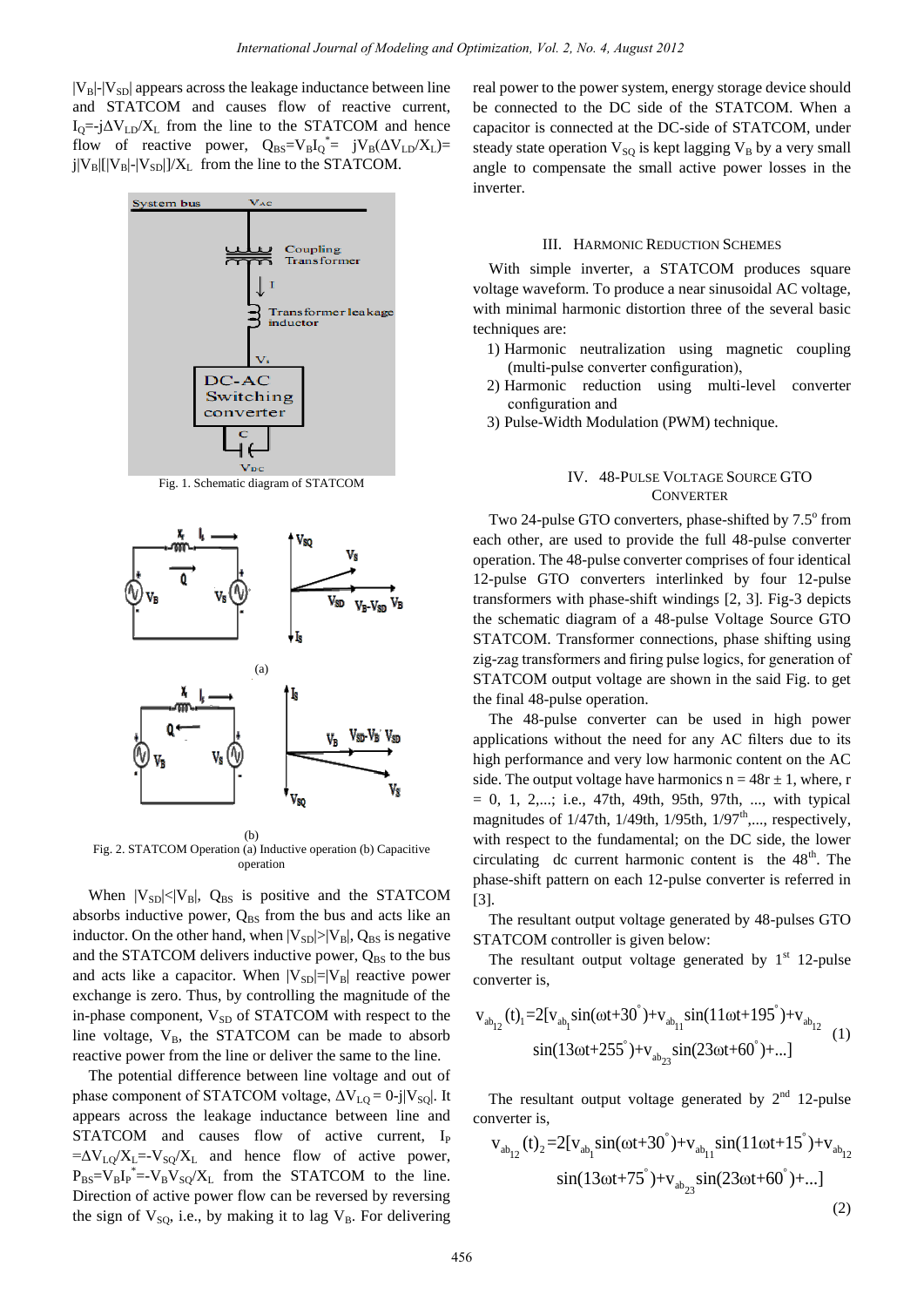(4)

The resultant output voltage generated by  $3^{rd}$  12-pulse<br>nverter is,<br> $v_{ab_{12}}(t)_3 = 2[v_{ab_1} \sin(\omega t + 30^\circ) + v_{ab_{11}} \sin(11\omega t + 285^\circ) + v_{ab_{12}}$ converter is,

$$
v_{ab_{12}}(t)_{3} = 2[v_{ab_{1}}\sin(\omega t + 30^{\circ}) + v_{ab_{11}}\sin(11\omega t + 285^{\circ}) + v_{ab_{13}}\sin(13\omega t + 345^{\circ}) + v_{ab_{23}}\sin(23\omega t + 240^{\circ}) + \dots]
$$
\n(3)

The resultant output voltage generated by 4<sup>th</sup> 12-pulse<br>nverter is,<br> $v_{ab_{12}}(t)_{4} = 2[v_{ab_{1}}\sin(\omega t+30^{\degree})+v_{ab_{11}}\sin(11\omega t+105^{\degree})+v_{ab_{13}}$ converter is,

$$
v_{ab_{12}}(t)_{4} = 2[v_{ab_{1}}sin(\omega t + 30^{\circ}) + v_{ab_{11}}sin(11\omega t + 105^{\circ}) + v_{ab_{13}}sin(13\omega t + 165^{\circ}) + v_{ab_{23}}sin(23\omega t + 240^{\circ}) + ..]
$$

Output AC voltages of these four 12-pulse, given by equations (1-4) appears across secondary windings of the

transformers and are added by connecting the windings in series. The expression for the 48-pulse AC output voltage is given by:

given by:  
\n
$$
v_{ab_{48}}(t)=8[v_{ab_{1}}\sin(\omega t+30^{\circ})+v_{ab_{47}}\sin(47\omega t+150^{\circ})+v_{ab_{49}}\sin(49\omega t+210^{\circ})+v_{ab_{95}}\sin(95\omega t+330^{\circ})+...]
$$
\n(5)

The 48-pulse VSC generates less harmonic distortion and reduce power quality problems than other converters, such as (6, 12 and 24-pulse. This results in minimum operational overloading and system harmonic instability problems. The simulation model of the 48-pulse STATCOM is prepared.



Fig. 3. 48-Pulse GTO-based STATCOM

#### V. POWER SYSTEM DESCRIPTION

A 3-bus (1, 2, 3 at 500-kV), loop connected power system, with loads at bus-1  $\&$  2, as shown in Fig-4, has been considered. One (bus-1) of the buses is supplied from a programmable voltage source (voltage varying between ±5% with time) whereas the other two are supplied from constant voltage sources. The details of the system parameters are given in Table-1.

The 48-pulse, ±100 Mvar STATCOM has been connected at the mid-point between the bus-1 & bus-2 with the aim of controlling and maintaining the voltages at bus-1 & bus-2 near to 1.00 pu.

## VI. ADAPTIVE NEURO-FUZZY INFERENCE SYSTEM

The Adaptive Neuro-Fuzzy Inference System (ANFIS), developed in the early 90s by Jang [4], [5], combines the concepts of fuzzy logic and neural networks to form a hybrid intelligent system that enhances the ability to automatically learn and adapt. Here, the membership function parameters are tuned using a combination of least squares estimation and back-propagation algorithm. Their adjustment is facilitated by a gradient vector, which provides a measure of how well the FIS is modeling the input/output data for a given set of parameters. Once the gradient vector is obtained, any of several optimization routines could be applied in order to adjust the parameters so as to reduce error between the actual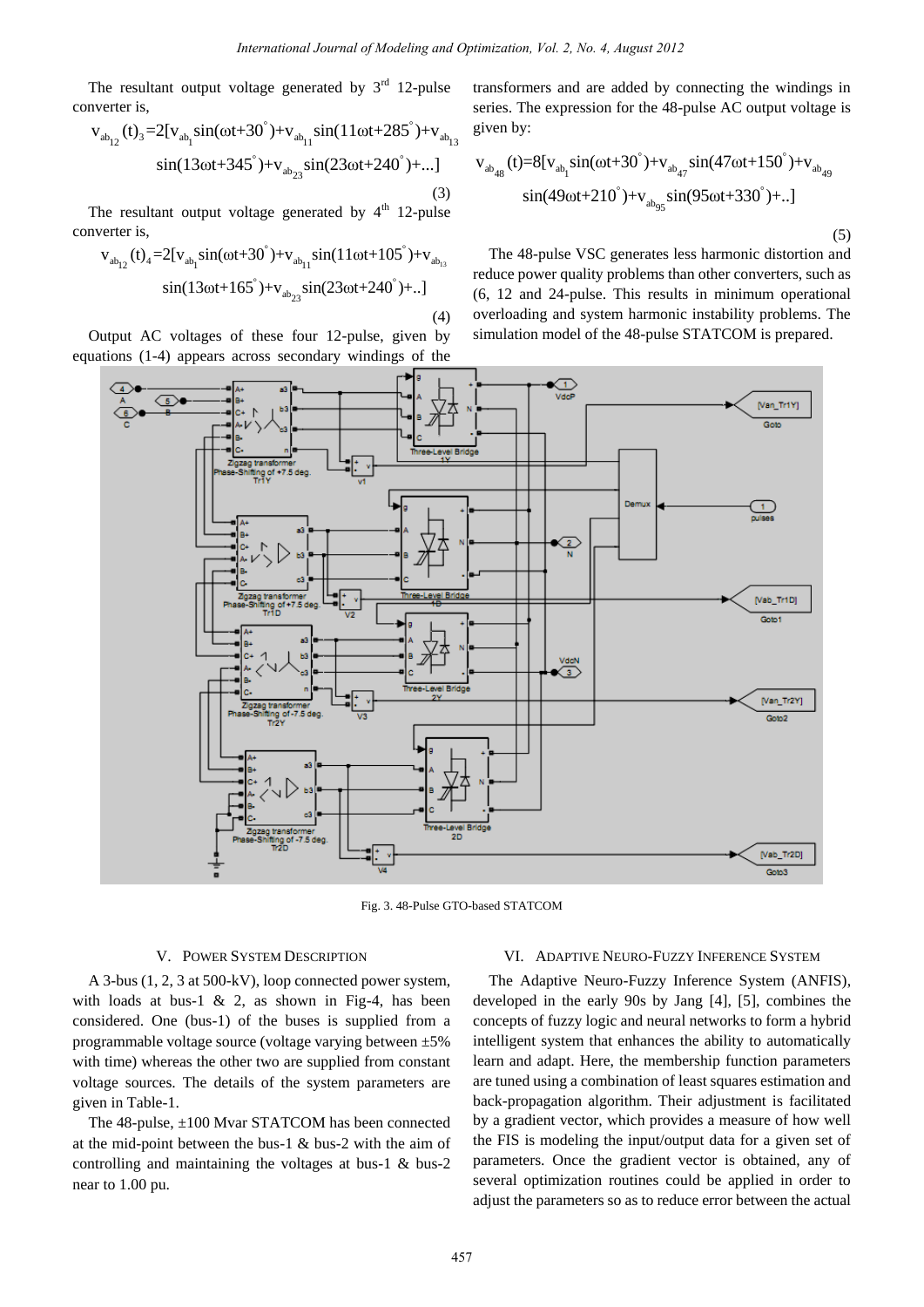and desired outputs. This allows the fuzzy system to learn from the data it is modeling. The approach has the advantage over the pure fuzzy paradigm that the need for the human operator to tune the system by adjusting the bounds of the membership functions is removed.



Fig. 4. Single line diagram of the 3-bus power system

To maintain good dynamic response at various operating conditions of STATCOM control signal, the controller gains need to be adapted based on system conditions. An adaptive neuro-fuzzy inference system has been used to adapt the controller gains of STATCOM controller.

Training data and target data, required to design such types of ANFIS controller, are generated from the conventional (PI) controller. The adaptive network is trained using the training data generated and the hybrid learning algorithm.

## VII. DECOUPLED CURRENT CONTROL

The dc link voltage of the STATCOM is provided by the capacitor, C which is charged from the AC line. The decoupled control is used to ensure the dynamic regulation of the bus voltages and the dc link voltage  $V<sub>C</sub>$ .

The STATCOM current is divided into two components (direct axis component,  $I_d$  and  $\&$  quadrature axis component,  $I<sub>q</sub>$ ) with reference to the line voltage, measured using PLL.  $I<sub>q</sub>$ is compared with the reference current  $(I<sub>qref</sub>)$  obtained from the outer regulation loop for ac-voltage regulation, used to control the reactive power.

The scheme for implementing the decoupled control loop is shown in Fig-5. The voltage regulator is a PI controller with  $K_p=12$  and  $K_i=3000$ . The current regulator is also PI controller with  $K_p=5$  and  $K_i=40$ . The Phase-Locked Loop (PLL) system generates the basic synchronizing-signal which is the phase angle,  $\theta$  of the transmission system voltage,  $V_B$ and the selected regulation-slope; k determines the compensation behavior of the STATCOM device.



Fig. 5. Controller for STATCOM's d-q decoupled current control system

#### VIII. SUPPLEMENTARY REGULATOR LOOP

To enhance the dynamic performance of the full 48-pulse STATCOM a supplementary regulator loop is added using the dc capacitor voltage. The charging of dc capacitor is chosen based on the rate of the variation of the dc voltage.

Within specified short interval of time, ∆t the variations in the magnitude of  $V_{dc}$  is measured along with the rate of charging the capacitor. If  $|\Delta V_{dc}|$  is found greater than a specified threshold, k, the supplementary loop is activated.

The supplementary damping regulator corrects the phase angle, Θ\* of the STATCOM ac voltage, in respect to the positive and negative sign of variations. When  $\Delta V_{dc} > 0$ , t he dc capacitor charges and increases the capacitor voltage, thereby controls the amplitude of the converter output voltage and thereby controls the var generation. The supplementary loop reduces ripple content in charging or discharging the capacitor and improved controllability of the STATCOM.

## IX. DIGITAL SIMULATION MODEL AND SIMULATION RESULTS

The model of the complete system has been prepared using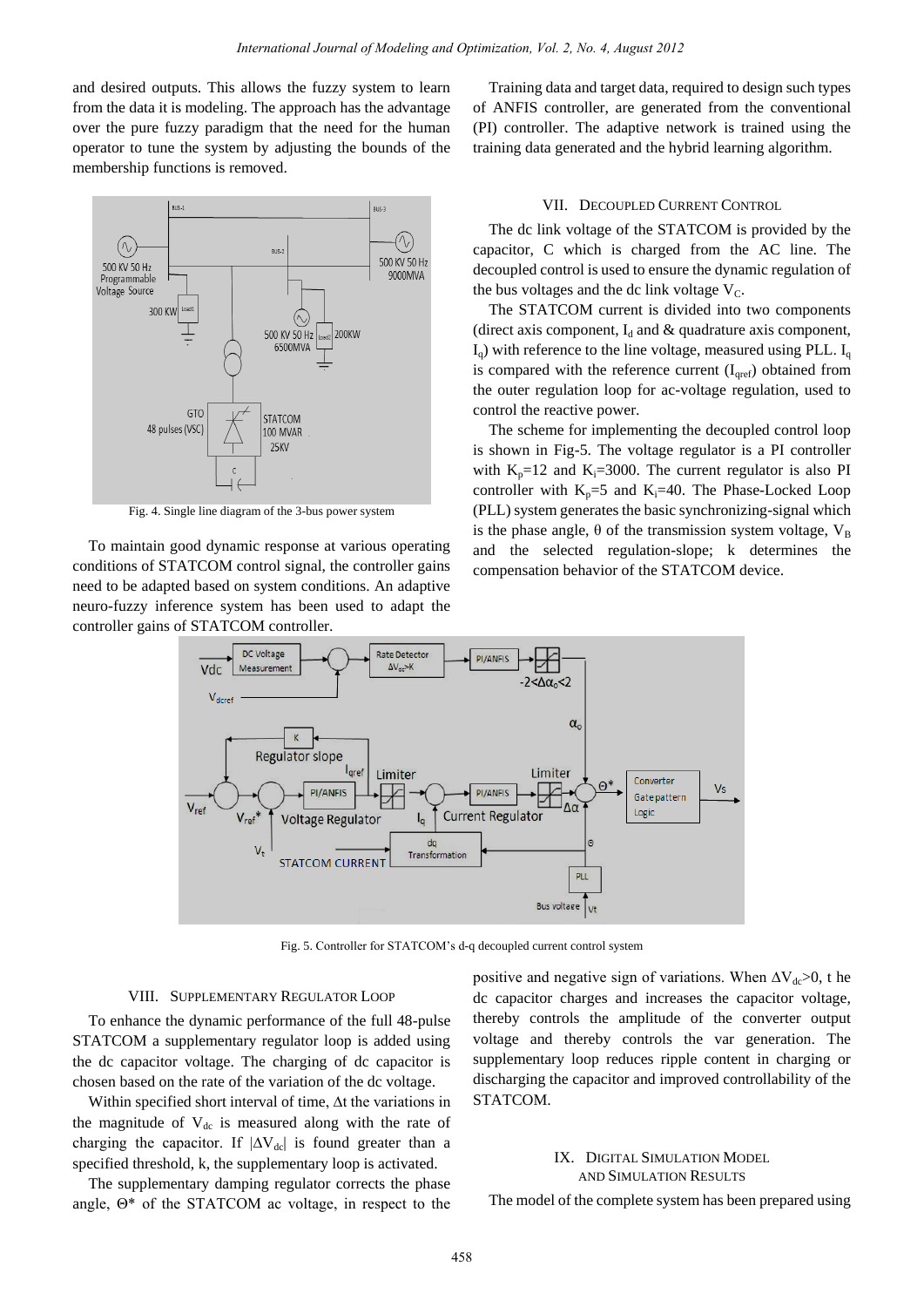MATLAB Simulink Power System Blocksets (PSB) by combining the respective blocks for each of the individual components systems and simulations has been carried out for the said model. All relevant parameters are given in the Table I.

| TABLE I: SELECTED POWER SYSTEM PARAMETERS   |               |  |  |  |
|---------------------------------------------|---------------|--|--|--|
| <b>Three Phase AC Voltage Source</b>        |               |  |  |  |
| (i) Programmable Three Phase Voltage Source |               |  |  |  |
|                                             | 500*1.049     |  |  |  |
| <b>Rated Voltage</b>                        | (KV)          |  |  |  |
| Frequency                                   | 50Hz          |  |  |  |
| (ii) Three Phase Constant Voltage Source 1  |               |  |  |  |
| Rated Voltage                               | 500 (KV)      |  |  |  |
| Frequency                                   | 50 (HZ)       |  |  |  |
| S.C. Level                                  | 6500<br>(MVA) |  |  |  |
| <b>Base Voltage</b>                         | 500 (KV)      |  |  |  |
| X/R                                         | 8             |  |  |  |
| (iii) Three Phase Constant Voltage Source 2 |               |  |  |  |
| <b>Rated Voltage</b>                        | 500 (KV)      |  |  |  |
| S.C. Level                                  | 9000          |  |  |  |
|                                             | (MVA)         |  |  |  |
| X/R                                         | 10            |  |  |  |
| <b>Transmission line</b>                    |               |  |  |  |
| Bus-1to Bus-2                               | 150 (Km)      |  |  |  |
| Bus-1to Bus-3                               | 220 (Km)      |  |  |  |
| Bus-2 to Bus-3                              | 180 (Km)      |  |  |  |
| <b>Three Phase Load</b>                     |               |  |  |  |
| Load-1                                      | 300 (KW)      |  |  |  |
| Load-2                                      | 200 (KW)      |  |  |  |
| <b>STATCOM</b>                              |               |  |  |  |
| Primary Voltage                             | 500 (KV)      |  |  |  |
| Secondary Voltage                           | 15 (KV)       |  |  |  |
| <b>Nominal Power</b>                        | 100           |  |  |  |
|                                             | (MVAR)        |  |  |  |
| Frequency                                   | 50Hz          |  |  |  |
| Capacitance                                 | 3000µF        |  |  |  |
| <b>GTO Switches</b>                         |               |  |  |  |
| <b>Snubber Resistance</b>                   | $le-5$ (ohm)  |  |  |  |
| Snubber Capacitance                         | inf           |  |  |  |
| <b>Internal Resistance</b>                  | $1e-4$ (ohm)  |  |  |  |
| No. of Bridge arm                           | 3             |  |  |  |

The induced voltage of the programmable source, connected at bus-1, is varied with respect to time as shown in Table II:

| TABLE II: INDUCED VOLTAGE OF THE PROGRAMMABLE SOURCE |
|------------------------------------------------------|
|------------------------------------------------------|

| Interval                                            | 1 st         | $\lambda$ nd   | 2rd                   | 4 th                  |  |
|-----------------------------------------------------|--------------|----------------|-----------------------|-----------------------|--|
| Time in                                             | $0$ to $0.2$ | $0.2$ to $0.3$ | $0.3 \text{ to } 0.5$ | $0.5 \text{ to } 0.7$ |  |
| sec                                                 |              |                |                       |                       |  |
| pu emf                                              | 1.0          | 0.95           | 1.05                  | 1.0                   |  |
| The time represents of $(i)$ Load & Source voltages |              |                |                       |                       |  |

The time responses of: (i) Load & Source voltages, (ii) Angle (alpha) between  $V_B$  &  $V_S$ , (iii) Voltage across capacitor, (iv) Reactive current drawn by STATCOM, (v) Active and Reactive powers drawn/delivered by STATCOM, for both the PI and ANFIS based-controllers, in response to the changes in the source voltage, are shown respectively in Figs 5(a,b), 6(a,b), 7(a,b), 8(a,b) and 9(a,b).

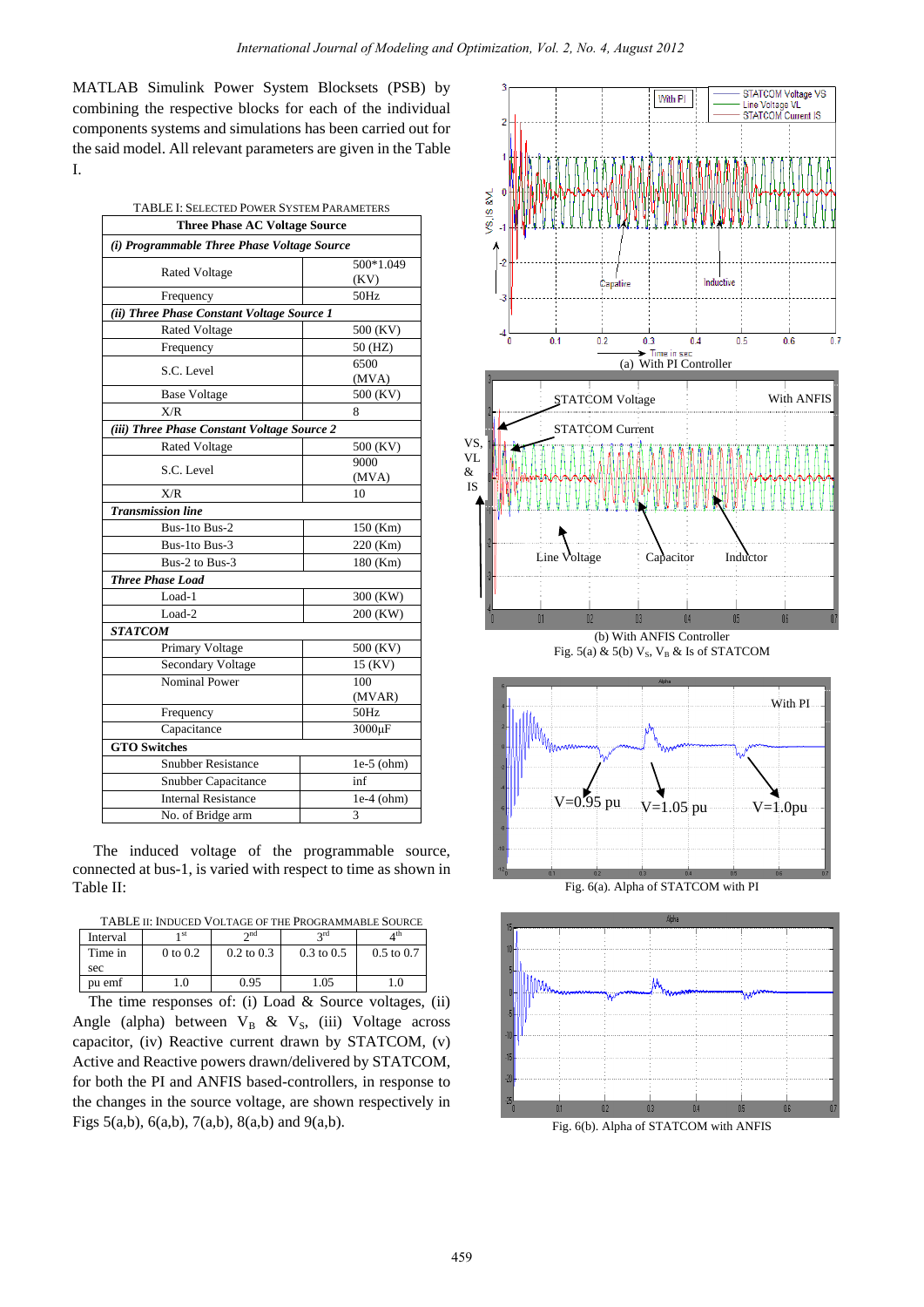

## *A. First Interval (0 to 0.2 sec)*

Capacitor charges and  $V_{dc}$  reaches to nearly 19 KV with oscillations for around 0.1 sec. STATCOM draws lagging current and inductive VAR from the line. Voltage across load is maintained to around 1.0 pu.

### *B. Second interval (0.2 to 0.3 sec)*

Capacitor Charges further and Vdc reaches to 20 KV. STATCOM draws leading current and capacitive VAR from the line. Voltage across load is maintained to around 1.0 pu. VS lags VB by a small angle ( $\Delta \alpha = -1.2$ o) as shown in Fig-6(a, b).



## *C. Third interval (0.3 to 0.5 sec)*

Capacitor discharges slightly and Vdc falls to nearly 18 KV. STATCOM draws lagging current and inductive VAR from the line. Voltage across load is maintained close to 1.0 pu.

## *D. Fourth interval (0.5 to 1.0 sec)*

Capacitor charges and Vdc increases to nearly 19 KV again. STATCOM draws lagging current and inductive VAR from the line. Voltage across load is maintained to around 1.0 pu.

When compared with the responses from Figs-5 to 9, it is observed that ANFIS based decoupled d-q controller has an excellent capability to provides better and smooth transition with respect to that offered by PI Controller.

Figs-5(a)  $\&$  5(b) show the voltage and current response of the 48 pulse converter. They further show their instantaneous transition from inductive mode to capacitive mode, then to inductive mode and transition occur with almost no transient overvoltage. This smooth transition is due to the novel controller, which is based on the PI and ANFIS decoupled control strategy and variation of the capacitor voltage.



Fig. 9(a) & 9(b) Active and Reactive Power drawn by STATCOM

## X. CONCLUSION

This paper presents the effectiveness of a novel 48-pulse STATCOM for reactive power compensation and voltage regulation of the transmission line. A detailed model of the ±100 MVAR STATCOM, connected to 500 kV AC grid to provide the required reactive compensation, has been developed. The STATCOM is controlled by a novel PI as well as ANFIS-based controller. The control process has been developed based on a decoupled current strategy using direct and quadrature current of the STATCOM. The operation of the STATCOM is validated in both capacitive and inductive modes for a simple power system. The simulation results, obtained in time-domain, demonstrate high quality performance of the 48-pulse STATCOM for voltage regulation while subjected to variations in line